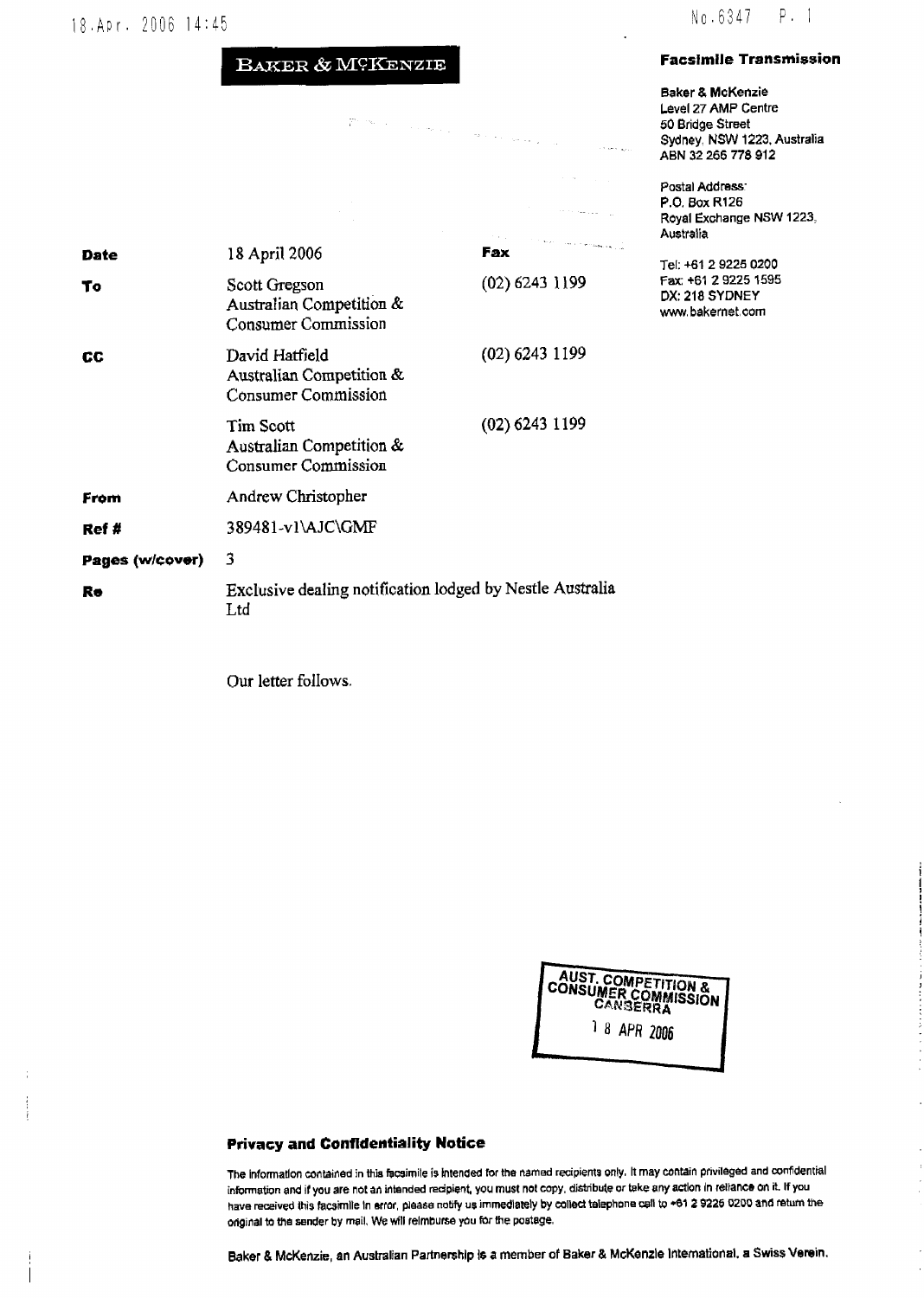#### $18.Apr. 2006 14:45$

#### BAKER & MOKENZIE

#### P. 2 No.6347

AMP Centre Level 27, 50 Bridge Street Sydney, NSW 2000. Australia ABN 32 266 778 912

Postal Address: PC Rox R126 Royal Exchange, NSW 1223 Australia

Tel: +61-2-9225-0200 Fax: +61-2-9225-1595 DX: 218 SYDNEY www.bakemet.com

Our Ref: 389481-v1VAJC\GMF

By facsimile: (02) 6243 1199

 $\mathbf{i}$ 

 $\frac{1}{2}$ 

18 April 2006

Mr Scott Gregson General Manager, Adjudication Branch Australian Competition & Consumer Commission 470 Northbourne Avenue Dickson ACT 2602

Dear Mr Gregson,

#### Exclusive dealing notification lodged by Nestle Australia Ltd

We refer to your letter of 3 April 2006 and the Commission's draft notice revoking the notification lodged by Nestle Australia Limited (Nestle). We also refer to Nestle's submission dated 8 March 2006.

There are a couple of matters that ALDI wishes to draw to the Commission's attention.

In paragraph 5.43 of the draft notice, the Commission concludes that the parallel imports of overseas Nestle instant coffee brands were a source of substantial competitive tension in the instant coffee market. ALDI notes that this conclusion is supported by promotions undertaken by Nestle following ALDI's introduction of the imported Nescafe products. In particular in February 2006, Nestle ran a promotion offering \$3 cash back on 150g jars of Nescafe Blend 43. Nestle's promotional material claimed "If it doesn't say NESCAFE BLEND 43 it's not Australia's favourite" and asserted that Nescafe Blend 43 was sourced and blended specifically for Australia's palate.

In sections 1.2, 2.3 and 4.2 of its submissions, Nestle has asserted that it has received customer complaints about the imported Nescafe products provided by ALDI. As the details of these complaints are set out in a confidential annexure to Nestle's submissions, ALDI is unable to comment on the complaints. ALDI notes however that since it commenced selling the imported Nescafe products there have been no reported instances of customer complaints to ALDI about the imported Nestle products. Further, ALDI has not has not received any written complaints about the imported Nestle products.

Bangkok Beijing Hanoi Ho Chi Minh City Hang Kong **Internets** Kuala turnour Manila Melbourne Shanghai Singupore Sydney  $\rm{time}$ Takyo Europe & Middle East Almaty Amsterdam Antwerp **Bahrain Retur** Barcelona Berlin Bologna **Brussels** Budapest Cairo Dusseldorf Frankfurt / Main Geneva **Kyly** London Madrid Milan Moscow Munteh Paris Prague Rivadh Romo St. Petersburg Stockholm Vienna Marsow Zunch

Ñ

Asia

Pacific

North & South America Bogota **Bresilia** Buenos Aires Calgary Caracas Chicago Chihuahua Dallas Guadalara Houston Juarez Mexico City Miami Monterrey New York Palo Alto Porto Alegre Rio de Janeiro .<br>San Diego San Francisco Santiago Sao Paulo Tijuana Toronto Valencia Washington, DC